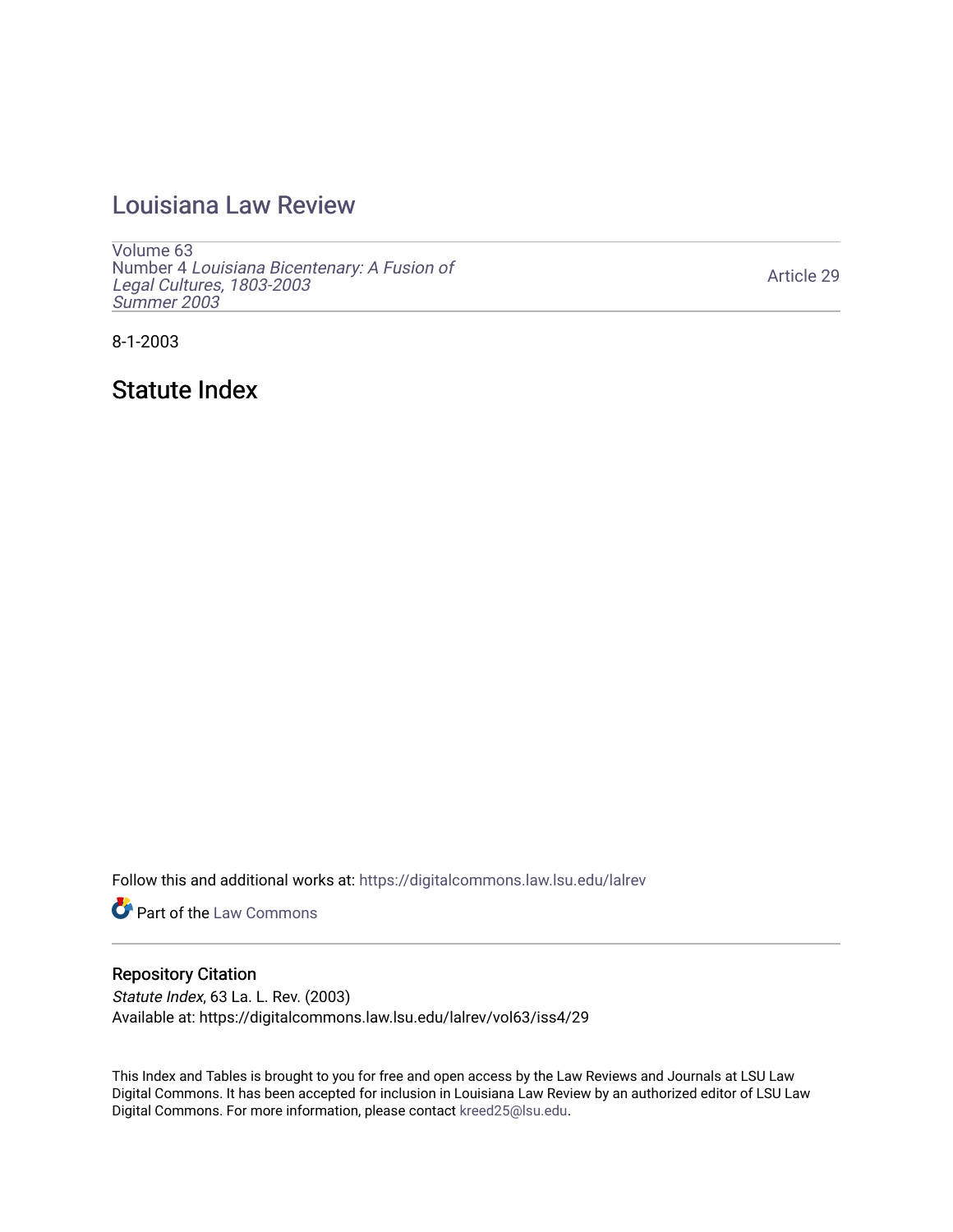### STATUTE INDEX Volume **63**

### **FEDERAL** 18 U.S.C. UNITED **STATES** CONSTITUTION Article **1, § 8,** clause **8,** Vol. **63, p.** 414Bill of Rights,Vol. 63, **pp. 893, 901**  First Amendment, Vol. **63, pp.** 417, 430-431, 589, **832**  Second Amendment, Vol. **63, p. 897**  Third Amendment, Vol. **63, p. 897**  Fourth Amendment, Vol. 63, **p. 589**  Fifth Amendment, Vol. **63, pp.** 485, 492, **897**  Tenth Amendment, Vol. **63, p. 895**  Thirteenth Amendment, Vol. **63, p. 893, 902**  Fourteenth Amendment, Vol. **63, pp. 127-128, 137,** 143, 149, **256, 552,** 554, **729, 888, 890,897,**  900-903 § **1,** Vol. 63, p. **889**  § 5, Vol. 63, **p. 827 UNITED STATES** CODE **5** U.S.C. § 701-706, Vol. 63,p. 479 9 U.S.C. **§ 1,** et seq, Vol. **63, p.** 463§ 10(a), Vol. 63, **pp.**  464,476-477 § 4, Vol. 63, pp. 467-468, 476-477 12 U.S.C. **§** 1832, Vol. **63,** pp. 485.489 15 U.S.C. **§§** 7201-7266, Vol. 63, p. **178 §** 78a-7811, Vol. **63,** p. 227 17 U.S.C. **§** 101, Vol. 63, p. 417 **§** 101-1322, Vol. 63, p. 414 **§** 102(a), Vol. 63, p. 415 § 102(b), Vol. 63, p. 415 § 106, Vol. 63, p. 417 § 107, Vol. 63, p. 418 § 107-121, Vol. pp. 63, 417 § 109, Vol. 63, p. 420 § 302, Vol. **63,** p. 417 § 405(b), Vol. 63, p. 416 § 408(d), Vol. 63, p. 416 § 410, Vol. 63, **p.** 416 § 411, Vol. 63, p. 416 § 412, Vol. 63, p. 416 § 501, Vol. 63, p. 420 § 502, Vol. 63, p. 421 § 503, Vol. **63, p.** 421 **§** 504, Vol. **63,** p. 421 § 1201, Vol. 63, pp. 412, 423-424 **§** 1203, Vol. 63, p. 424 § 1204, Vol. 63, p. 424

**§§** 241-242, Vol. **63, p. 799**  § 2510, Vol. **63,** p. 591 **28** U.S.C. § **158,** Vol. **63, p.** 479 § **1652,** Vol. **63, p.** 1008 § 2244(d)(1), Vol. 63, **pp. 171-172**  § 2254, Vol. 63, **p. 157 29 U.S.C.**  § **185,** Vol. **63,** *p.* 472 § 651, Vol. **63,** *p.* **573 §§ 651 et** seq., Vol. 63, **p. 526§** 654(a)(1), Vol. **63, p.** 567§§ 731-741, Vol. 63, p. 534§§ 793-794, Vol. 63, pp. 536-538, 542-543, 547, 549§§ 2601-2654, Vol. 63, p. 539, 560 42 U.S.C. § 1973, Vol. 63, p. 781§ 1981, Vol. 63, pp. 802-03, 824-826§ 1981(a), Vol. 63, p. 556§ 1982, Vol. 63, pp. 802-03§ 1983, Vol. 63, pp. 612-13, 618, 626, 632, 802-03,815, 818-819, 823-824, 828, 833 § 1985(3), Vol. 63, pp. 790, 792, 799-800, 802, 828-832, 844-854§ 2000e(b), Vol. 63, **p.** 554§ 2000e(f), Vol. 63, p. 555§ 2000e-2(a), Vol. 63, **p.** 555 § 2000e-2(a)(l), Vol. **63, p.** 555 § 2000e-2(e), Vol. 63, **p.** 556 § 2000e-2(k), Vol. **63, p. 579 §§** 2000e- 2000e-17, Vol. 63, **p. 539**  § 4332, Vol. **63, p. 227 §§ 9601-9675,** Vol. **63, pp. 226, 228, 232**  §§ 12101 **- 12213,** Vol. 63, **pp. 511,** 514, **515-550**  FEDERAL **RULES** OF**CIVIL** PROCEDURE Rule **68,** Vol. **63, p. 630**  FEDERAL **RULES** OF **EVIDENCE**  Rule **501,** Vol. **63, p. 602 CODE** OF FEDERAL REGULATIONS **16** C.F.R. § 433, Vol. 63, **p.** 34 **29** C.F.R. **§** 1604.10(c), Vol. 63, **p. 560**  § 1604.2(a)(l)(ii)-(iii), Vol. 63, **p. 556**  § 1604.2(a)(2), Vol. 63, **p. 556 ACTS** BY **POPULAR NAME 1971** Berne Convention Act, Vol. **63, pp.**  427-428 Alien and Sedition Acts, Vol. 63, p. **725**  Alien Tort Statute of 1789, Vol. 63, p. 321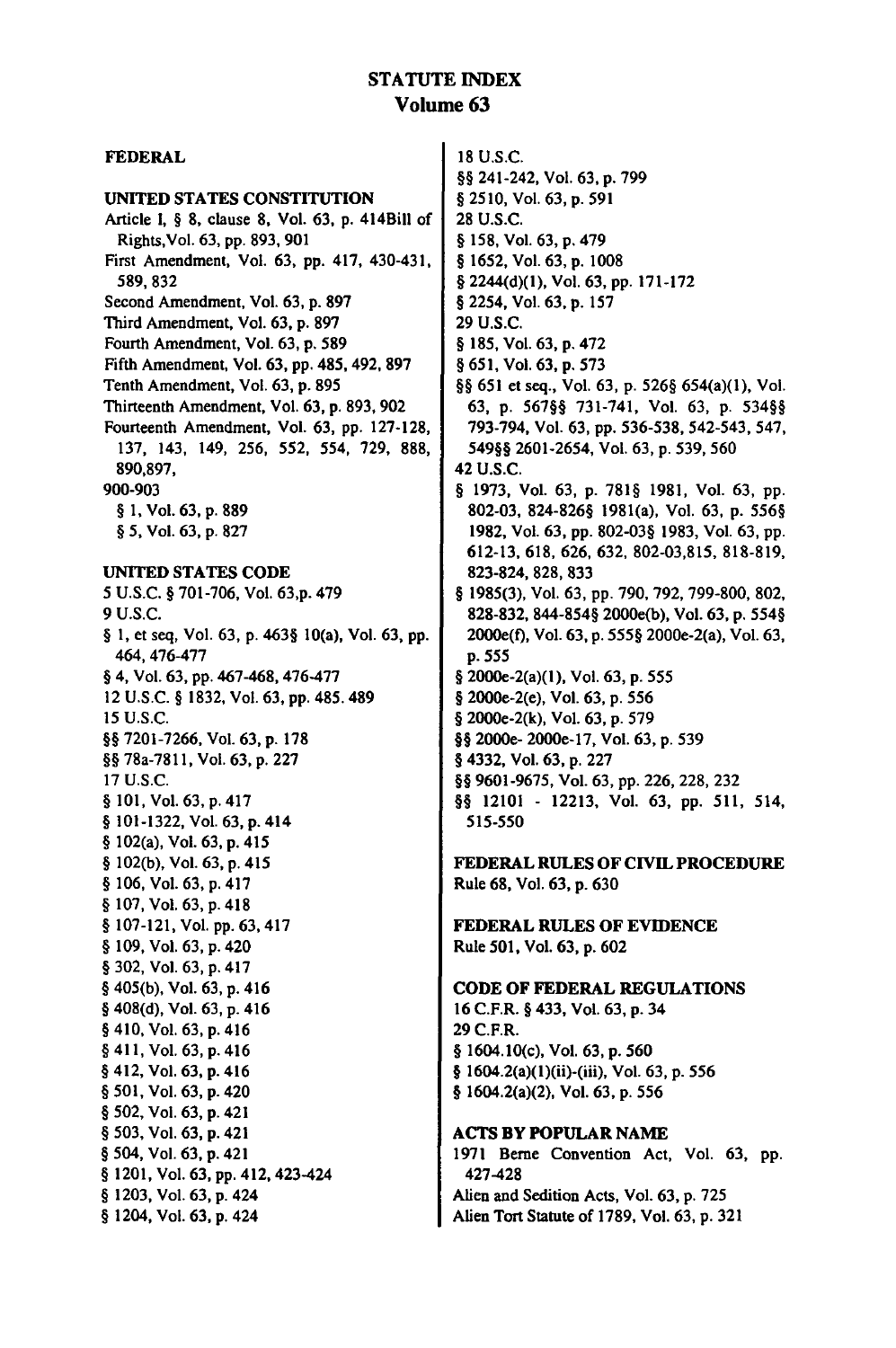- Americans with Disabilities Act **(ADA),** Vol. **63, pp.** 511, 514, 515, 528-550, 557-559, 562, 565-568 Antiterorism and Effective Death Penalty Act of 1996, Vol. **63,** pp. 171-172, 637, 725Audio Home Recording Act of 1992, Vol. 63, p. 419 Civil Rights Act of 1866, Vol. 63, p. **888**  Civil Rights Act of 1964, Vol. 63, pp. 539, 543, 632, 803 Clean Water Act, Vol. 63, p. 213 Comprehensive Environmental Response, Compensation, and liability Act (CERCLA), Vol. 63,226, 228, 232 Consumer Checking Account Equity Act of 1980, Vol. 63, p. 489 Digital Millennium Copyright Act, Vol. 63, pp. 412,423-425,430-431,433-434,436-437,439 Enabling Act of Feb. 20, 1811, Vol. 63, p. 1142 Equal Protection Clause, Vol. 63, pp. 127-129, 133, 135-136, 140-141, 143-144, 146, 148-50 Fair Housing Act of 1968, Vol. 63, p. 803 Family and Medical Leave Act, Vol. 63, p. 539 Federal Arbitration Act (FAA), Vol. 63, pp. 463-483Fertility Clinic Success Rate and Certification Act , Vol. 63, p. 14 Foreign Sovereign Immunity Act, Vol. 63, p. 321 F'C Holder Rule Notice, Vol. 63, p. 34 Illegal Immigration and Immigrant Responsibility Act, Vol. 63, p. 726 Internal Revenue Code, § 2056, Vol. 63, p. 1177 Judiciary Act of 1789, Vol. 63, p. 1008 National Environmental Policy Act (NEPA), Vol. 63, p. 227 National Labor Relations Act (NLRA), Vol. 63, p. 821 Occupational Safety and Health Act **(OSHA),**  Vol. **63, pp.** 200, **526, 567, 573**  Prison Litigation Reform Act of **1996,** Vol. **63, pp. 636-637**  Rehabilitation Act of **1973,** Vol. **63, pp. 536-538,**  542-543, 547, 549 Sarbanes-Oxley Act, Vol. **63, pp. 227, 233,** 241 Securities Exchange Act of 1934, Vol. **63, pp. 226-227**  Smith-Sears Act of **1918,** Vol. **63, p.** 534 Sonny Bono Copyright Term Extension Act, Vol. **63, p.** 4 17 Taft Hartley Act, Vol. **63, p.** 472 **8 3 0** The Ku Klux Klan Act of **1871,** Vol. **63, p.**  Title VII, Vol. **63, pp. 554-563, 565, 568, 821, 846-847, 849-850 U.S.A.** Patriot Act, Vol. **63, pp. 729,760 U.S.C.** § **1983,** Vol. **63, pp. 815, 818-819** 
	- Uniform Computer Information Transactions Act **(U.C.I.T.A),** Vol. **63, p.** 27Vocational Rehabilitation Act, Vol. **63, p.** 534
	- Voting Rights Act of **1965,** Vol. **63, pp. 781, 803**

### **OTHER**

- Absconder Apprehension Initiative, Vol. **63, p. 730**
- Entry-Exit Registration System, Vol. **63, p. 731**
- Executive Order No. 13148, Vol. **63, p. 210**
- Pub. **L.** 105-304, Title I., Vol. **63, p.** 412
- Pub. L No. 104-140, **110** Stat. **1321-70,** Vol. **63. pp. 636-637**
- Pub. L. No. 104-132(S **735),** Vol. **63, p. 637**

Rule 9(a) of Rules Governing **28 U.S.C.** 2254, Vol. **63, pp. 157-164, 166, 170, 173SEC** Staff Accounting Bulletin Number **92 (SAB 92),** Vol. **63, pp. 229-232** 

### **LOUISIANA**

#### **LOUISIANA ACTS**

**1827** La. Acts § 4, Vol. **63, p. 1162 1828** La. Acts No. **160, § 25,** Vol. **63, p.** 1415 1844 La. Acts No. **152,** § 2, Vol. **63, p. 1165 1868** La. Acts No. 210, Vol. **63, p. 255 1869** La. Acts No. **38, Vol. 63, pp. 895, 896 1870** La. Acts No. **68,** Vol. **63, p. 256 1882** La. Acts No. **25,** Vol. **63, p. 267**  1884 La. Acts No. **78,** Vol. **63, p. 259**  1894 La. Acts No. 54, Vol. **63, p. 255 1898** La. Acts No. **25,** Vol. **63, p. 257**  No. **93,** Vol. **63, p. 259**  No. **107,** Vol. **63, p.** 343 **1902** La. Acts No. **9,** Vol. **63, p. 267 1916** La. Acts No. **269,** Vol. **63, p. 257 1938** La. Acts No. **166,** Vol. **63, pp. 6-7**  No. 426, Vol. **63, p. 267**  1944 La. Acts No. **50,** Vol. **63, p. 259**  1948 La. Acts No. **312,** Vol. **63, p. 267**  La. Acts No. 482, Vol. **63, p. 259**  La. Acts No. 483, Vol. **63, p. 252, 260 1950** La. Acts No. 242, Vol. **63, p. 267 1952** La. Acts No. 202 § 2, Vol. **63, p. 360**  No. **229,** Vol. **63, p. 267 1958** La. Acts No. **331,** Vol. **63, p. 267**  No. 340, Vol. **63, p. 259 1960** La. Acts No. **30** § **1,** Vol. **63, p.** 347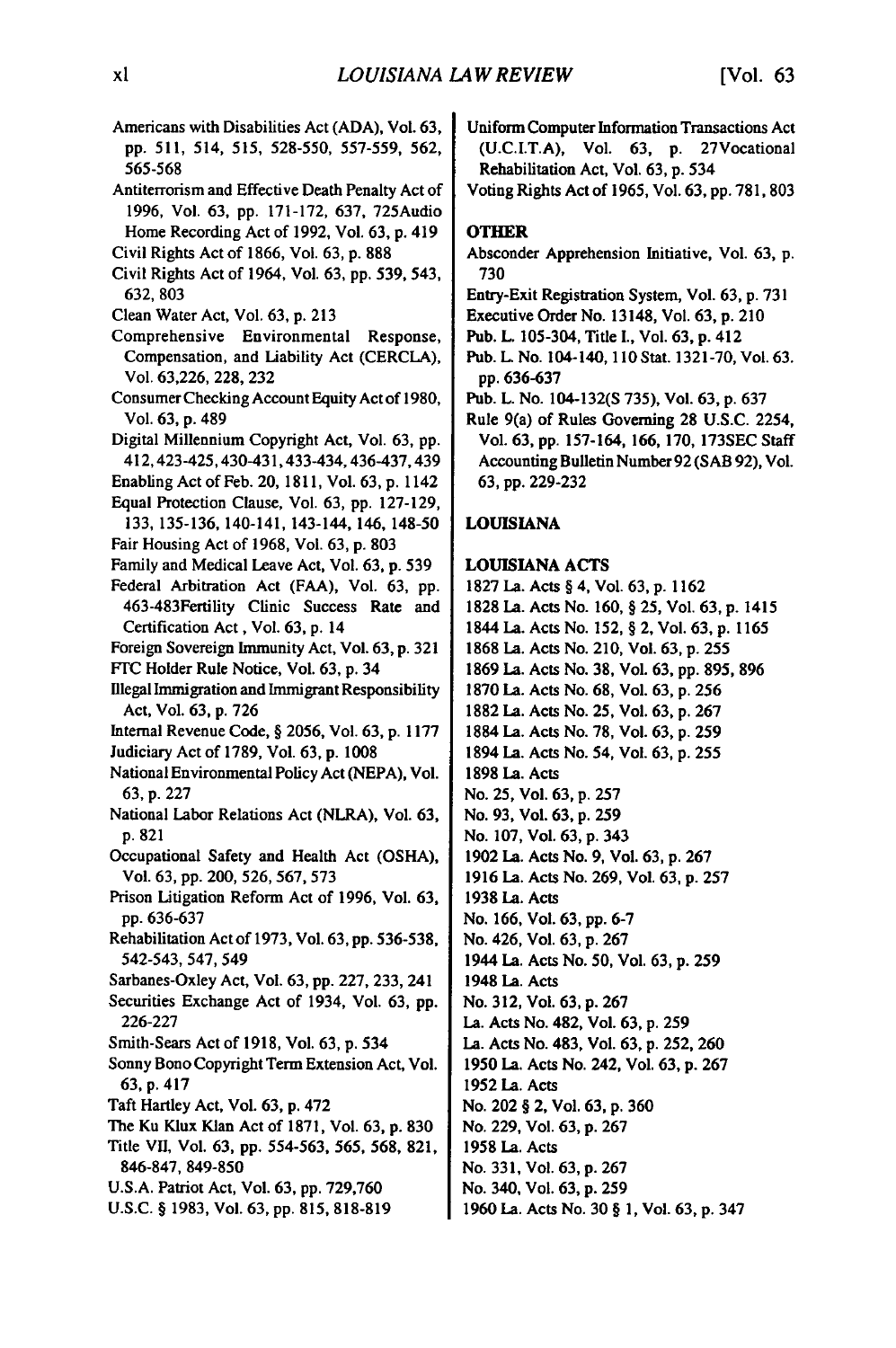**1962** La. Acts No. **271,** Vol. **63, p. 260 1966** La. Acts No. **36** § **1,** Vol. **63, p.** 349 No. **182,** Vol. **63, p. 260 1968** La. Acts No. **591,** Vol. **63, p. 260 1970 La.** Acts No. **739,** Vol. **63, p. 260 1972** La. Acts No. **256,** Vol. **63, p. 256**  No. **625,** Vol. **63, p. 260 1975** La. Acts No. **680,** Vol. **63, p. 1167 1976** La. Acts No. **227,** § **1,** Vol. **63, p. 1167**  No. 430, Vol. **63, pp.** 14, **256 1979** La. Acts No. **778,** Vol. **63, p. 8 1981** La. Acts No. 442, Vol. **63, p. 8**  No. 647, Vol. **63, p. 260**  No. **720** § **1,** Vol. **63, p. 1169**  No. **884,** Vol. **63, p. 8 1982** La. Acts No. **527 § 1,** Vol. **63, p. 1169 1983 La.** Acts No. **566** § **1,** Vol. **63, p. 1172**  1984 La. Acts No. **810,** Vol. **63, p. 1169 1985** La. Acts No. **271** § **1,** Vol. **63, p. 291**  No. **272** § **1,** Vol. **63, p. 292**  No. 456 § **1,** Vol. **63, p. 1172 1987 La.** Acts No. **886,** Vol. **63, p. 260 1989** La. Acts No. **788,** Vol. **63, pp. 1172-73 1990 La.** Acts No. 147, Vol. **63, p. 1173 1991** La. Acts No. **363,** Vol. **63, p.** 2 **1995** La. Acts No. **1180,** Vol. **63, pp. 10,** 1174 **1996** La. Acts No. **77,** Vol. **63, pp. 11-12**  No. **77** § **1,** Vol. **63, p.** 1174 **1997** La. Acts No. 1221, Vol. **63, p.** 354 No. 1221 § 2, Vol. **63, p.** 354 **1999** La. Acts No. **63,** Vol. **63, p. 1011** 

#### **LOUISIANA ACTS BY POPULAR NAME**

Depositions and Discovery Act of **1952,** Vol. **63, pp.348, 360,**364 Great Repealing Act of **1828,** Vol. **63, p.** 1415 Software License Enforcement Act, Vol. **63, p.** 4 7

#### **LOUISIANA CIVIL CODE**

Article **1,** Vol. **63, p. 1061**  Article 42, Vol. 63, **p. 1019**  Article **86,** Vol. 63, **pp. 251, 275**  Article **87,** Vol. **63, p. 281**  Article **88,** Vol. **63, pp. 275-276**  Article **89,** Vol. **63, pp.** 254, **276**  Article **91,** Vol. **63, pp. 282-283**  Article **93,** Vol. **63, pp. 283-285** 

Article 94, Vol. **63, p. 255**  Article **95,** Vol. **63, p. 263**  Article **96,** Vol. **63, pp.** 254, 1120 Article **98,** Vol. **63, pp. 272, 291, 296**  Article **100,** Vol. **63, p. 296**  Article 102, Vol. **63, p.** 244 Article **103,** Vol. **63, p. 258**  Article **105,** Vol. **63, p.** 244 Article 1**11,** Vol. **63, pp. 270, 295**  Article **115,** Vol. **63, p. 299**  Article **179,** Vol. **63, p. 15**  Article 184, Vol. **63, p. 15**  Article **185,** Vol. **63, p. 15**  Article **188,** Vol. **63, p.** 14 Article **209,** Vol. **63, p. 1169**  Article **215,** Vol. **63, p. 301**  Article **216,** Vol. **63, p. 292**  Article **229,** Vol. **63, pp. 397, 399**  Article 240, Vol. **63, p. 252**  Article 241, Vol. **63, p. 252**  Article 242, Vol. **63, p. 252**  Article 243, Vol. **63, p. 252**  Article 244, Vol. **63, p. 252**  Article 245, Vol. **63, p. 252**  Article 462, Vol. **63, pp.** 1436-1437 Article 463, Vol. **63, p.** 1437 Article 464, Vol. **63, p.** 1438 Article 465, Vol. **63, pp.** 1437-1439, 1445 Article 466, Vol. **63, pp.** 1120, 1436-1448 Article 469, Vol. **63, p.** 1437 Article **477,** Vol. **63, p. 1061**  Article 479, Vol. **63, p.** 1047 Article 480, Vol. **63, p.** 1047 Article 482, Vol. **63, p.** 1046 Article 469, Vol. **63, p.** 1437 Article 491, Vol. **63, p.** 1438 Article 493.1, Vol. **63, p.** 1438 Article 495, Vol. **63, p.** 1438 Article **573,** Vol. **63, p. 1176**  Article **689,** Vol. **63, p. 113, 115-117, 116, 117**  Article **692,** Vol. **63, p. 113**  Article **693,** Vol. **63, p. 111, 113-125**  Article 694, Vol. **63, p. 113, 116-117,** 121 Article **872,** Vol. **63, p. 1029**  Article **890,** Vol. **63, p. 1171, 1175-76**  Article **916,** Vol. **63, p. 1171, 1176**  Article **918,** Vol. **63, p. 252**  Article **919,** Vol. **63, p. 252**  Article **935,** Vol. **63, p.** 1049 Article **936,** Vol. **63, p.** 1048 Article **937,** Vol. **63, p.** 1049 Article 1468, Vol. **63, p. 298**  Article 1474, Vol. **63, p.** 2 Article **1477,** Vol. **63, p. 1060,** 1420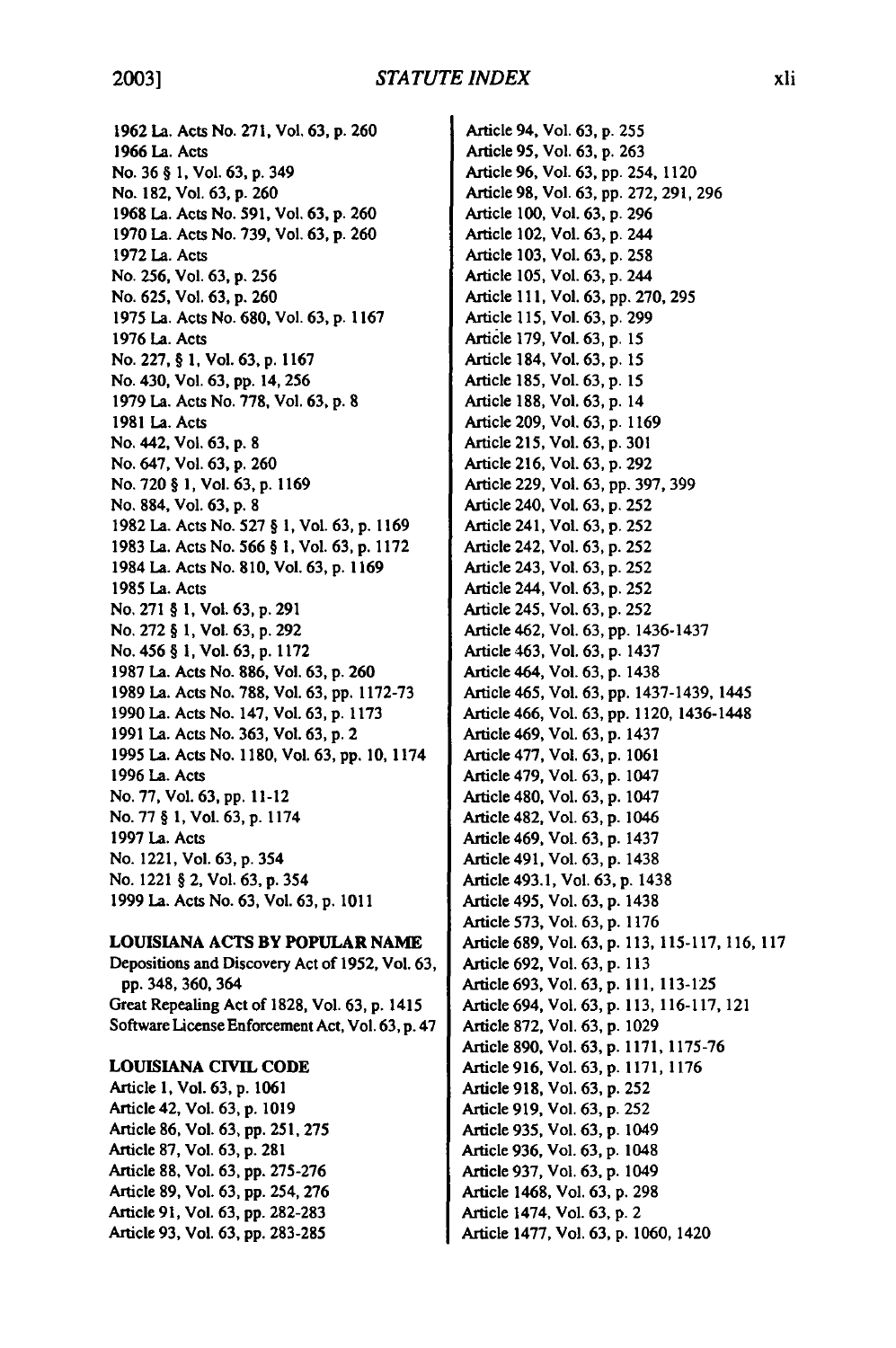### *LOUISIANA LAW REVIEW* [Vol. 63

Article 1493, Vol. **63,** p. **8, 1172, 1174-75**  Article 1495, Vol. **63, p.** 1172 Article 1496, Vol. **63,** p. **1172**  Article 1498, Vol. **63, p.** 8 Article 1499, Vol. **63,** p. **1175, 1177**  Article 1505, Vol. **63,** p. **I I**  Article 1514, Vol. **63, p. 1175-77**  Article **1572,** Vol. **63, p. 1030**  Article **1593,** Vol. **63, p. 1060**  Article 1611, Vol. **63, p.** 1048 Article **1621,** Vol. **63, p.** 1031-1034 Article 1740, Vol. **63, p. 269**  Article **1786,** Vol. 63, **p.** 1062 Article **1788,** Vol. **63, p. 1062**  Article **1789,** Vol. **63, p. 1063**  Article **1795,** Vol. **63, p.** 1063 Article 1815, Vol. **63,** p. **1063-1064**  Article **1837,** Vol. **63, p. 1119**  Article 1917, Vol. **63,** p. 1252 Article 1949, Vol. **63, p.** 1050 Article **1983,** Vol. **63, p.** 244, 301 Article 1998, Vol. **63, pp.** 268-269 Article 2030, Vol. 63, pp. 252, 255<br>Article 2031, Vol. 63, p. 252 Article 2033, Vol. **63,** p. 253 Article 2044, Vol. **63, p. 1061**  Article **2088,** Vol. **63, p. 377**  Article **2315,** Vol. **63, pp.** 249, **898**  Article **2327,** Vol. **63, p. 262**  Article **2328,** Vol. **63, p. 262**  Article **2336,** Vol. **63, p. 262**  Article **2339,** Vol. **63, p. 291**  Article 2340, Vol. **63, p. 1035**  Article 2345, Vol. **63, p. 262**  Article 2346, Vol. **63, p. 291**  Article **2357,** Vol. **63, p. 291**  Article **2367.1,** Vol. **63, p.** 1438 Article **2367.2,** Vol. **63, p.** 1438 Article 2374, Vol. **63, pp. 291, 296**  Article 2432, Vol. **63, p. 1035**  Article **3467,** Vol. **63, p. 1119**  Article **3520** (B), Vol. **63, p.** 254 Book III, Title V, Chapter 2, Vol. pp. 63, 73

#### PROPOSED **LOUISIANA** CIVIL **CODE**  ARTICLE

Article **101** (HB **1139),** Vol. **63, p. 298 LOUISIANA DIGEST** OF **1808**  Articles **1-5,** Vol. **63, pp.1161-1162**  Article 2, Vol. **63, p. 1029**  Article **3,** Vol. **63, p. 1029**  Article **5,** Vol. **63, p. 1028**  Article **7,** Vol. **63, p. 1028**  Article **16,** Vol. **63, p. 1027** 

Article **18,** Vol. 63, **p. 1027**  Article **19,** Vol. **63, pp. 1026, 1163**  Article **27,** Vol. **63, p. 1162**  Article 45, Vol. **63, pp. 1162-1163**  Article 46, Vol. **63, p. 1162**  Article 48, Vol. **63, p. 1162**  Article 55, Vol. **63, p. 1163**  Article **63,** Vol. **63, pp. 1027, 1162-1163,** 1427 Article 84, Vol. **63, p.** 1041 Article **85,** Vol. **63, p.** 1041 Article 94, Vol. **63, p. 255** 

#### **LOUISIANA CIVIL CODE** OF **1825**

Article **1,** Vol. **63 p. 1077**  Article 485, Vol. **63, p.** 1047 Article 486, Vol. **63, p.** 1047 Article 490, Vol. **63, p.** 1046 Article **937,** Vol. **63, p.** 1048 Article **938,** Vol. **63, p.** 1049 Article **939,** Vol. **63, p.** 1049 Article 1480, Vol. **63, p. 1163**  Article **1705,** Vol. **63, p.** 1048 Article **1819,** Vol. **63, p. 1050**  Article **1820,** Vol. **63, p. 1051**  Article **2370,** Vol. **63, p.** 1428 Article **3521,** Vol. **63, pp. 1077,** 1433-1434

#### **LOUISIANA CIVIL CODE OF 1870**

Article **27,** Vol. **63, p. 299**  Article **36,** Vol. **63, p.** 254 Article **39,** Vol. **63, pp. 291, 292**  Article **86,** Vol. **63, pp. 250, 251**  Article **90,** Vol. **63, pp. 253, 260, 261, 263**  Article **91,** Vol. **63, pp. 265, 266,** 264 Article **92,** Vol. **63, p. 253**  Article **93,** Vol. **63, p. 253**  Article 94, Vol. **63, pp. 253, 256**  Article **95,** Vol. **63, pp. 253, 260, 267**  Article **97,** Vol. **63, pp.** 254, **267**  Article **98,** Vol. **63, p. 267**  Article **99,** Vol. **63, p. 267**  Article 102, Vol. **63, pp. 262, 267**  Article **103,** Vol. **63, p. 262**  Article 104, Vol. **63, p. 266**  Article **105,** Vol. **63, pp. 262, 267**  Article **110,** Vol. **63, p. 263**  Article **111,** Vol. **63, p. 263**  Article **112,** Vol. **63, p.** 254 Article **113,** Vol. **63, pp. 255, 260, 262, 267**  Article **117,** Vol. **63, p. 252**  Article **118,** Vol. **63, p. 253**  Article **119,** Vol. **63, pp. 261, 292-293, 295**  Article 120, Vol. **63, pp. 288, 292,** 294 Article 121, Vol. **63, p. 289**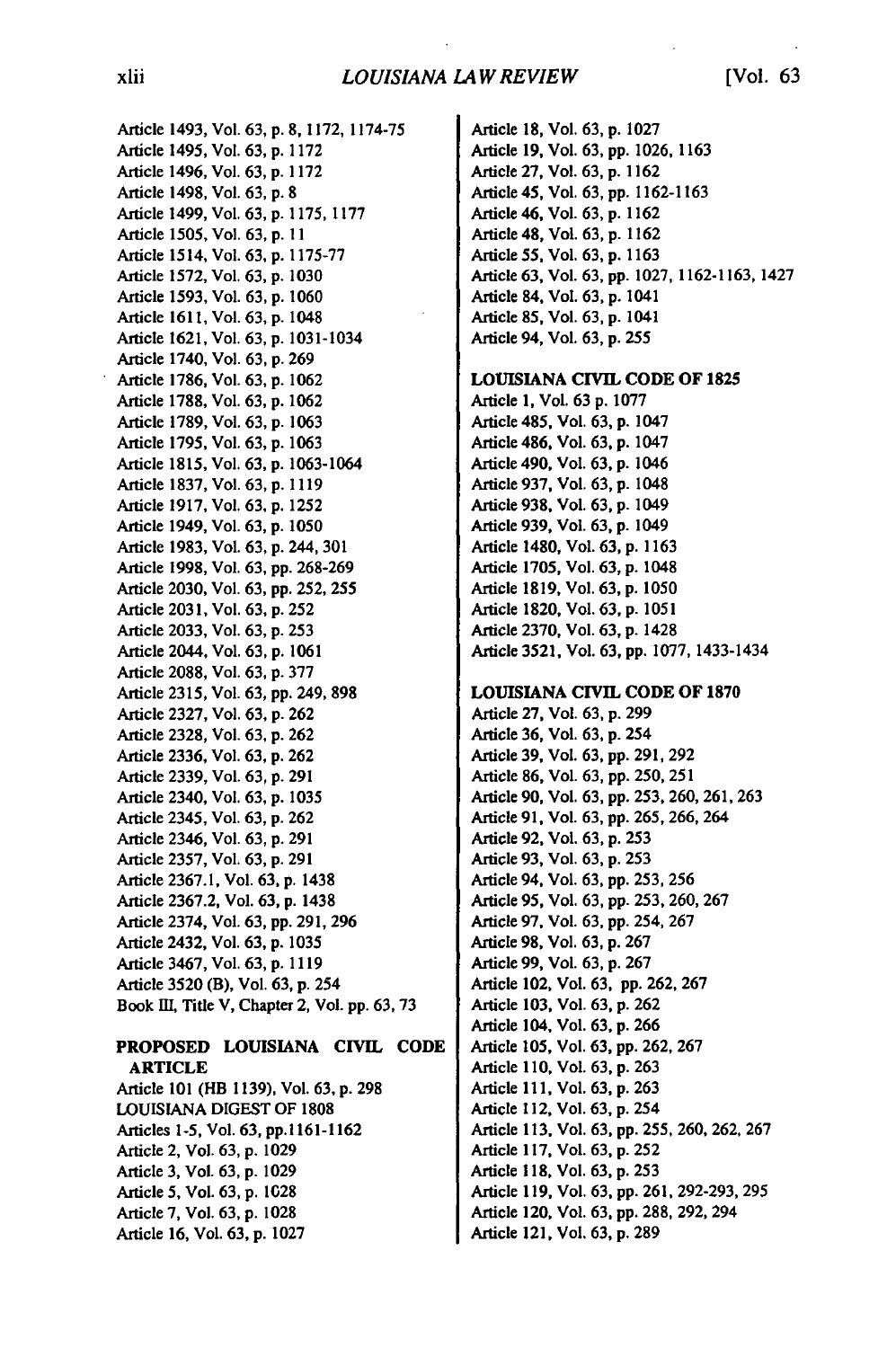Article 122, Vol. 63, p. 289 Article 123, Vol. 63, p. 290 Article 124, Vol. 63, p. 290 Article 125, Vol. 63, p. 290 Article 126, Vol. 63, **p. 289**  Article 127, Vol. 63, p. 290 Article **131,** Vol. 63, **pp.** 289, 290 Article 137, Vol. 63, p. 255 Article 138, Vol. **63,** pp. 258, 261 Article 138 (1), Vol. 63, **p.** 294 Article 138 (2), Vol. 63, p. 293 Article 138 (3), Vol. 63, p. 294 Article 138 (4), Vol. 63, p. 294 Article 138 (5), Vol. 63, p. 294 Article 138 (6), Vol. 63, p. 294 Article 138 (7), Vol. 63, p. 294 Article 138 (8), Vol. 63, p.293 Article 139, Vol. 63, pp. 258, 261, 293-294 Article **157,** Vol. **63, p. 258**  Article 161, Vol. 63, **pp.** 252, 255, 257-260 Article 184, Vol, 63, **p.** 256 Article 186, Vol. 63, **p.** 256 Article 187, Vol. 63, **p. 256**  Article 198, Vol. 63, **pp.** 252, 258-259 Article 202, Vol. 63, **pp.** 252, **258**  Article 204, Vol. 63, **pp.** 252, 255, 260 Article 216, Vol. 63, **p. 288**  Article 238, Vol. 63, **p.** 252 Article 245, Vol. 63, **p.** 252 Article 467, Vol. 63, **pp.** 1439, 1441, 1445 Article 468, Vol. 63, **pp.** 1439, 1441 Article 469, Vol. 63, **pp.** 1439, 1441 Article 916, Vol. 63, **pp.** 1165-1167 Article 919, Vol. 63, **p.** 1169 Article 920, Vol. 63, **p.** 252 Article 953, Vol. 63, **p.** 3 Article 957, Vol. 63, **p.** 3 Article 1481, Vol. 63, **pp.** 298, 299 Article 1621, Vol. 63, **p.** 1172 Article 1740, Vol. 63, p. 248 Article 1751, Vol. **63, p.** 290 Article 1765, Vol. **63, p.** 247 Article 1786, Vol. **63, pp.** 288-290 Article 1787, Vol. **63, pp.** 289-290 Article 1790, Vol. **63,** pp. 290-291 Article 1797, Vol. 63, p. 263 Article 1798, Vol. 63, **p.** 263 Article 1825, Vol. 63, **pp.** 248-249 Article 1826, Vol. 63, **p.** 249 Article 1850, Vol. **63, p.** 265 Article 1851, Vol. **63, p.** 265 Article 1852, Vol. **63,** p. 265 Article 1853, Vol. 63, p. 265 Article 1854, Vol. 63, p. 265

Article 1855, Vol. 63, **p. 265**  Article 1856, Vol. **63, p. 265**  Article 1857, Vol. 63, **p.** 265 Article **1858,** Vol. 63, **p.** 265 Article 1859, Vol. 63, **p.** 265 Article **1881,** Vol. **63, p. 263**  Article **1896,** Vol. **63, p.** 248 Article **1897,** Vol. **63, p.** 248 Article **1898,** Vol. **63, p.** 248 Article **1927,** Vol. **63, p.** 247 Article 1934, Vol. **63, pp.** 247-249 Article **1997,** Vol. **63, p.** 248 Article **1999,** Vol. **63, p.** 248 Article 2004, Vol. **63, p. 288**  Article **2315,** Vol. **63, p. 1027**  Article 2404, Vol. **63, pp. 262, 289**  Article 2446, Vol. **63, p. 290**  Article 3493, Vol. **63, p. 1056**  Article 3494, Vol. **63, p. 1056**  Article **3518,** Vol. **63, pp.** 342-343 **3 4 2 3 4 9 3 5 5 3 6 6 3 6 9** Article **3519,** Vol. **63, pp. - , , ,** 

#### **LOUISIANA** CIVIL **CODE** OF **1972**

Article **26,** Vol. **63, p. 1028**  Article **98,** Vol. **63, p. 1026**  Article **872,** Vol. **63, p. 1028**  Article **881,** Vol. **63, p. 1027**  Article **2033,** Vol. **63, pp. 257,** 264 Article **2327,** Vol. **63, p. 1027**  Article 2334, Vol. **63, p. 1027** 

#### **LOUISIANA CODE** OF **CIVIL** PROCEDURE

Article **561,** Vol. **63, pp.** 342, 345, 347-349, 353-355, 360-363, **368, 370, 372**  Article 1421, Vol. **63, pp.** 348, **360**  Article 3154.1, Vol. **63, p. 1176** 

#### **LOUISIANA** CONSTITUTION OF **1812**

Article VI, § 2, Vol. **63, p. 89**  Article VL § 20, Vol. **63, p. 892**  Article VI, § 21, Vol. **63, p. 892**  Article VI, § 22, Vol. **63, p. 892**  Article **VI,** § **15,** Vol. **63, p.** 1142

#### **LOUISIANA** CONSTITUTION OF 1974

Article **I,** § **3,** Vol. **63, pp. 260, 292, 901**  Article **1,**§ **5,** Vol. **63, p. 900**  Article **1,**§ **10,** Vol. **63, p. 900**  Article I, § 12, Vol. **63, p. 901**  Article IV, § **16,** Vol. **63, p. 8**  Article XXIL § **5,** Vol. **63, pp. 8,** 10-12 Section 3 of the Louisiana Declaration of Rights, Vol. **63, p. 890**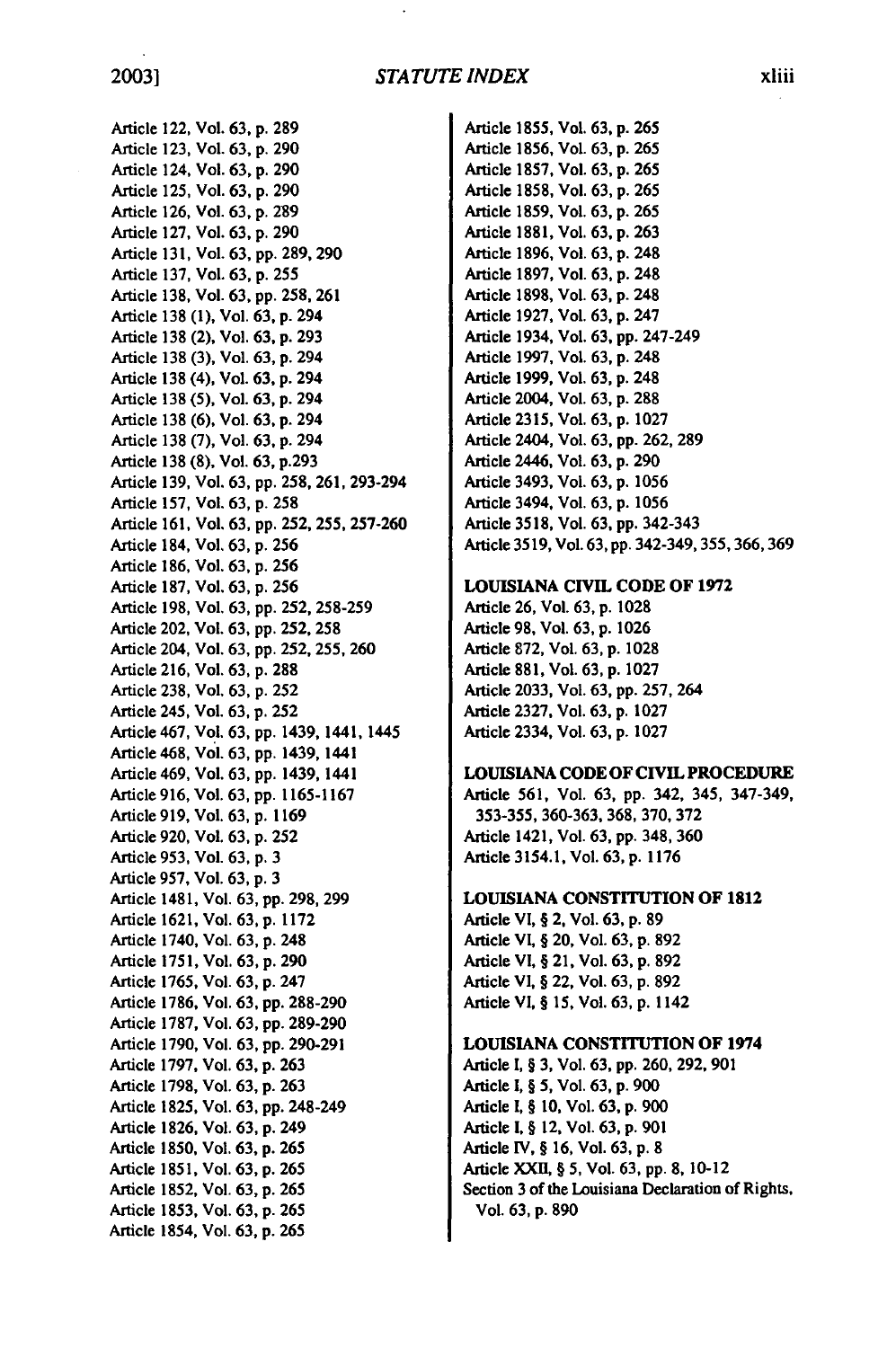#### **LOUISIANA CONSTITUTION OF 1845**

Article CXX, Vol. 63, **p. 893**  Title **VI,** Article CIX, Vol. **63, p. 893**  Title VI, Article **CVII,** Vol. **63, p. 893** 

**LOUISIANA** CONSTITUTION OF **1852**  Article **CIV,** Vol. **63, p. 893** 

#### **LOUISIANA** CONSTITUTION OF **1868**

Article **I,** Vol. **63, p.** 894 Article H, Vol. **63, p.** 894 Article **IX,** Vol. **63, p. 897**  Article Xm11, Vol. **63, p. 895, 896**  Article XIV, Vol. **63, p. 895** 

#### **LOUISIANA** REVISED **STATUTES**

9:104, Vol. **63, p. 288 9:121-133,** Vol. **63, p.** 14 **9:201,** Vol. **63, pp. 255, 256 9:211,** Vol. **63, p. 260 9:229,** Vol. **63, p. 267 9:230,** Vol. **63, p. 267 9:231,** Vol. **63, p. 267 9:232,** Vol. **63, p. 267 9:233,** Vol. **63, p. 267**  9:241, Vol. **63, p. 267 9:291,** Vol. **63, p. 296 9:307,** Vol. **63, pp. 258, 296 9:361-368,** Vol. **63, p. 296 9:391,** Vol. **63, pp. 15-16 9:2713,** Vol. **63, p.** 14 **9:2756,** Vol. **63, p.** 1436 **9:2801,** Vol. **63, p.** 1435 **10:9-101,** Vol. **63, p.** 1437 10:9-102(41), Vol. **63, p.** 1437 10:9-334, Vol. **63, p.** 1437 **13:3741,** Vol. **63, p. 360**  14:76, Vol. **63, p. 259 15:1303,** Vol. **63, p. 605 22:647(A)(1),** Vol. **63, p. 1170**  22:647(B)(2001), Vol. **63, p. 1010 22:658A(1),** Vol. **63, p. 372 23:1032(A),** Vol. **63, pp.** 441-442,458-461 24:204, Vol. **63, p. 6**  40:32, Vol. **63, p. 15 51:1963,** Vol. **63, p.** 4 7

#### **OTHER STATES**

**MODEL CODE OF PROFESSIONAL RESPONSIBILITY**  Rule **6.1,** Vol. 63, **p. 490** 

**UNIFORM PROBATE CODE § 2-701, Vol. 63, p. 395** 

**ILLINOIS 755 Ill.** Comp. Stat. Ann. **5/18-1.1,** Vol. **63, pp.**  401-402, 404-407

**PENNSYLVANIA 18** Pa. Cons. Stat. **5703,** Vol. **63, p. 591**  VERMONT Public Act 91,Vol. **63, p. 300** 

**WASHINGTON**  Rule of Professioinal Conduct 1.14, Vol. **63, p. 488** 

#### **OTHER COUNTRIES**

**AUSTRALIA**  Australian Genocide Act, **1999,** Vol. **63, p. 330** 

**BELGIUM**  Code of Criminal Procedure Article 12, Vol. **63, p. 313** 

**BRAZIL**  Constitution of **1988,** Vol. **63, p. 880** 

**CANADA**  Canadian Bill of Rights, **S.C., 1960,** c. 44, Vol. **63, p.** 647 Canadian Charter of Rights and Freedoms, Vol. **63,pp.** 645-647 Section **15,** Vol. **63, pp.** 666-668, **671, 687**  Section **15(1),** Vol. **63, pp.** 645, **679-680, 683**  Quebec Civil Code, Article 406, Vol. **63, p. 281-282** 

DENMARK Danish Penal Code, Article **8.5,** Vol. **63, p.** 335

## **FRANCE**  Code Civil

Article 212, Vol. **63, p. 1026**  Article **229,** Vol. **63, p. 1027**  Article 546, Vol. **63, p.** 1046 Article **739,** Vol. **63, p. 1027**  Article **757,** Vol. **63, pp. 1179-11 80Article 757-2,**  Vol. **63, p.** l179Article **913,** Vol. **63, p.**  l80Article 914-1, Vol. **63, p.** 1l80Article 1094-1, Vol. **63, p.** 1180Article **1382,** Vol. **63, p.** 1027Article 1642, Vol. **63, p.** 104IArticle **1652,** Vol. **63, pp.** 1043-1044Article **1653,** Vol. **63, pp.** 1041-1044

#### xliv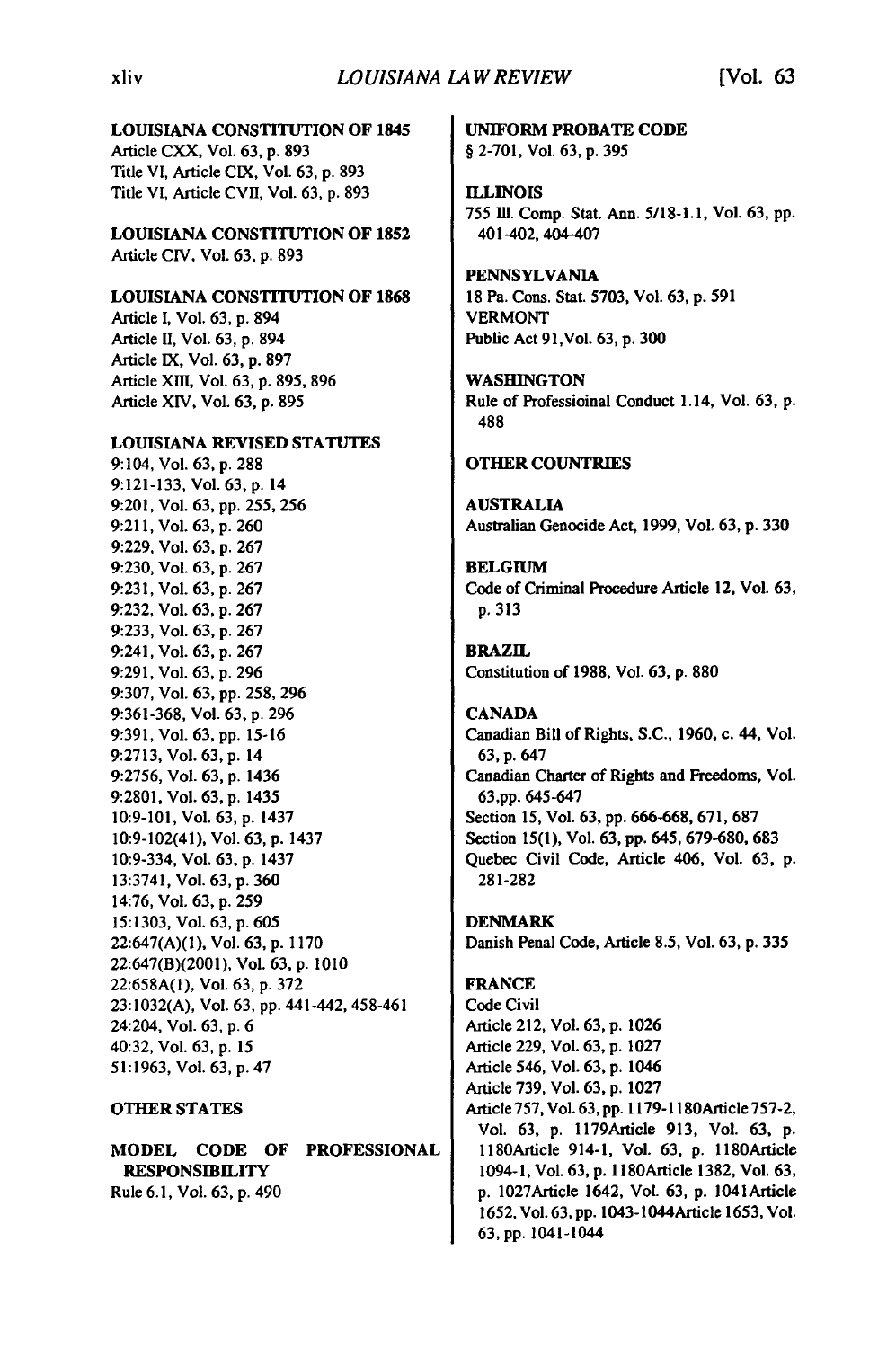Code Napoleon (1804), Vol. **63, p. 1179** Economic and Social Council of the United French Code of Procedure, Article **397,** Vol. **63,** Nations Resolution **1989/65,** Vol. **63, p. 318 p.** 343 European Convention on the Suppression of

Civil Code, Article **918,** Vol. **63, p.** 114 **1973,** Vol. **63, p. 328**  German Penal Code, § 220a, Vol. 63, p. 335 **Geneva Convention and Protocols, Article 49(I)**,

Civil Code, Article 1014, Vol. **63, p.** 114 Vol. **63, p. 312** 

Discrimination Act of 2000, Vol. **63, p. 882** 146([V), Vol. **63, p. 312** 

Codigo Civil Espanol **1,** art **1,** Vol. **63, p. 1061** 4(2),

Fuero Real, Vol. **63, pp.** 1023-1024 Vol. **63,** p. 325

- 
- 
- Recopliation de Castilla, Vol. **63, pp.** 1023-1024 Montego Bay Convention of **1982**
- Recopliation de las Indias, Vol. **63, pp.** Article **99,** Vol. **63, p.** 324 1023-1024 Article **105,** Vol. **63, p.** 324

# **AGREEMENTS 325, 326**

- Intellectual Property Rights, Vol. 63, **pp.** Hostages, **1979,** Vol. **63, p. 326**
- Amended Statute of the International Tribunal for Financing of Terrorism, 1999, Vol. 63, p. 327
- 
- Convention for the Suppression of Unlawful Acts | Agents, 1973, Vol. 63, p. 326 against the Safety of Civil Aviation, Vol. 63, p. | Nuremberg Charter for the International Military **325** Tribunal, Article **7,** Vol. **63, p. 316**
- 
- 
- 
- Draft Articles on State Responsibility of the on the Continental Shelf, Vol. 63, p. 326 International Law Commission, Article 19, Vol. Rome Convention for the Suppression of
- Draft Code of Offenses against the Peace and Navigation, **1988,** Vol. **63, p. 326 p. 3 17** Tribunal, Article **6,** Vol. **63, p. 316**
- Draft Code of Offenses against the Peace and Treaty of **1803,** Vol. **63, pp.** 1282-1284 Security of Mankind, **1996,** Article **7,** Vol. **63,** Article **1,** Vol. **63, p.** 1284 **p. 318** Article 2, Vol. **63, p. 1288**
- Droit de Gens, Vol. **63, pp. 1350-1359** Article **6.** Vol. **63, p. 1283**
- 
- Terrorism, **1977,** Article **6(1),** Vol. **63, p. 327**
- **GERMANY GERMANY General Assembly Resolution 3074(XXVIII)**,
	- Vol. **63, p. 312**
- GREECE **GREECE Geneva Convention and Protocols, Article 50(II), Geneva** Convention and Protocols, Article 50(II),
- Geneva Convention and Protocols, Article **SOUTH AFRICA** 129(III), Vol. 63, p. 312
- Promotion of Equality and Prevention of Unfair | Geneva Convention and Protocols, Article
- Hague Convention for the Suppression of **SPAIN Unlawful Seizure of Aircraft, 1970, Article** 
	-
- Le Derecho Civil, Vol. 63, p. 1019 **International Convention for the Suppression of** Leyes de Toro, Vol. **63, pp.** 1023-1024 Terrorist Bombings, **1997,** Vol. **63, p. 326** 
	-
	-
	-
- Siete Partidas, Vol. **63, pp.** 1023-1024 Montreal Protocol for the Suppression of Unlawful Acts of Violence at Airports Serving **TREATIES AND INTERNATIONAL** International Civil Aviation, **1988,** Vol. **63, pp.**
- Agreement on Trade Related Aspects of New York Convention against the Taking of
	- 427-428 New York Convention for the Suppression of the
- Yugoslavia, Article 6(2), Vol. 63, p. 318 **New York Convention on the Prevention and** Amended Statute of the International Tribunal for Punishment of Crimes against Internationally Yugoslavia, Article **7(2),** Vol. **63, p. 318** Protected Persons, Including Diplomatic
	-
- Convention on Psychotropic Substances, **1971,** Organization of American States Convention to Vol. **63, p. 325** Prevent and Punish the Acts of Terrorism Convention on the Reduction of Statelessness, Taking the Form of Crimes against Persons and Vol. **63, p. 1290** Related Extortion that are of International Declaration on the Protection of all Persons from Significance, 1971, Article 5, Vol. 63, p. 327
	- Enforced Disappearance, Article 14, Vol. **63,** Protocol for the Suppression of Unlawful Acts **p. 328 Against the Safety of Fixed Platforms Located**
	- **63, p. 316** Unlawful Acts against the Safety of Maritime
	- Security of Mankind, 1954, Article **3,** Vol. **63,** Tokyo Charter of the International Military
		-
		-
		-
		-